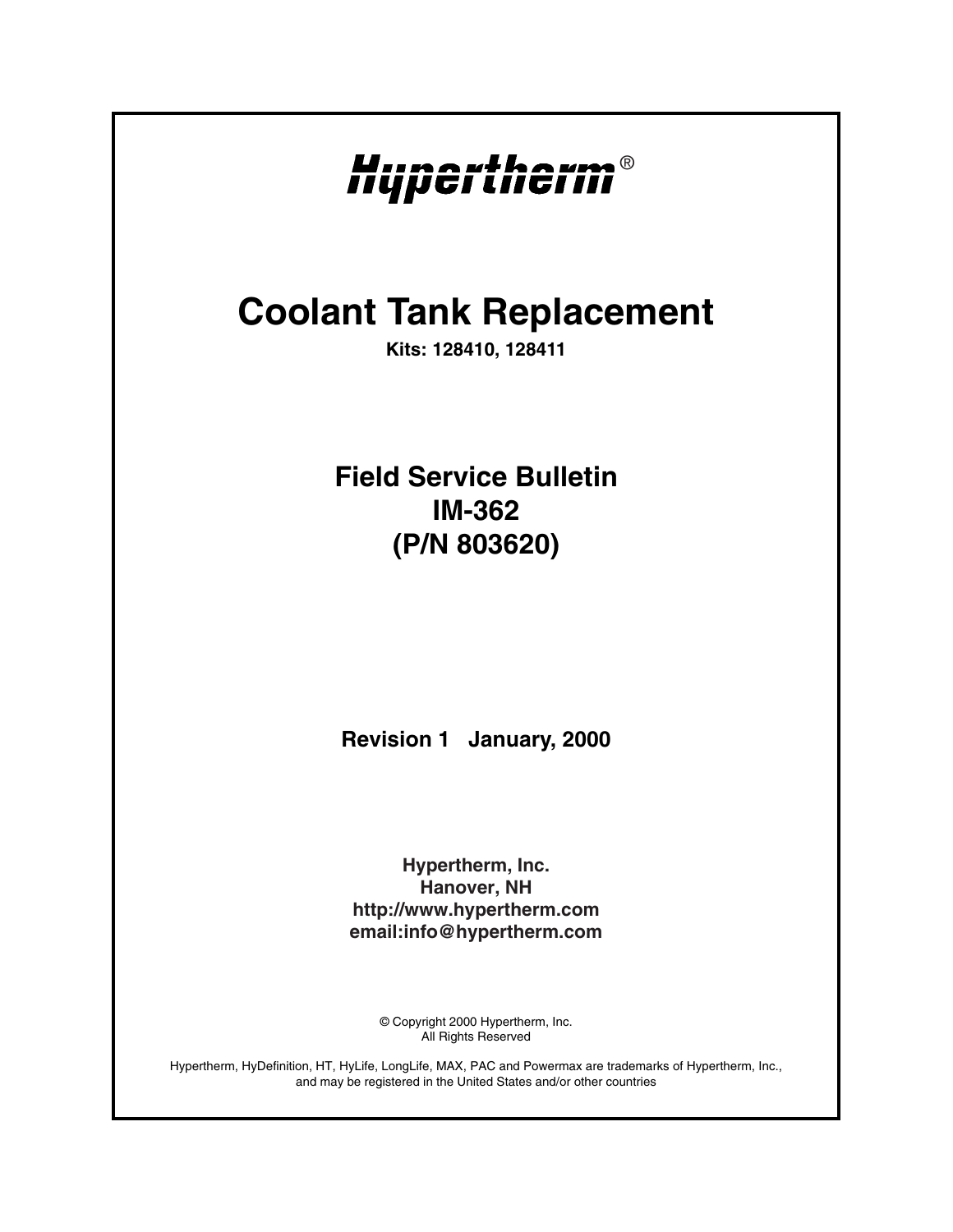**Hypertherm, Inc. Etna Road, P.O. Box 5010 Hanover, NH 03755 USA Tel.: (603) 643-3441 (Main Office) Fax: (603) 643-5352 (All Departments) Tel.: (800) 643-9878 (Technical Service – toll-free in USA and Canada) Tel.: (800) 737-2978 (Customer Service – toll-free in USA and Canada) email: info@hypertherm.com (General Information) email: service@hypertherm.com (Technical/Customer Services) Hypertherm Plasmatechnik GmbH Technologiepark Hanau Rodenbacher Chaussee 6 D–63457 Hanau-Wolfgang, Germany Tel.: 49 6181 58 2100 Fax: 49 6181 58 2134 Hypertherm Singapore Pte Ltd No. 19 Kaki Bukit Road 2 K.B. Warehouse Complex Singapore 417847 Tel.: 65 841 2489 Fax: 65 841 2490 Hypertherm U.K. 9 Berkeley Court, Manor Park Runcorn, Cheshire, England WA7 1TQ Tel.: 44 1928 579 074 Fax: 44 1928 579 604 France 15 Impasse des Rosiers 95610 Eragny, France Tel.: 33 1 30 37 15 28 Fax: 33 1 30 37 15 79 Hypertherm Italy S.r.L. Via Torino 2 20123 Milan, Italy Tel.: 39 02 725 46 312 (Customer Service) Tel.: 39 02 725 46 314 (Technical Service) Fax: 39 02 725 46 400 (All Departments) Hypertherm B.V. Burg, Haverkampstraat 13 7091 CN Dinxperlo, The Netherlands Tel.: 31 315 655 866 (Customer Service) Fax: 31 315 655 886 European Technical Support Organization (ETSO) Edisonstraat 12 3281 NC Numansdorp, The Netherlands Tel.: +800 4973 7843 (+800 Hypertherm) – (toll-free Technical Service) Tel.: 31 186 659494 Fax: 31 186 659495**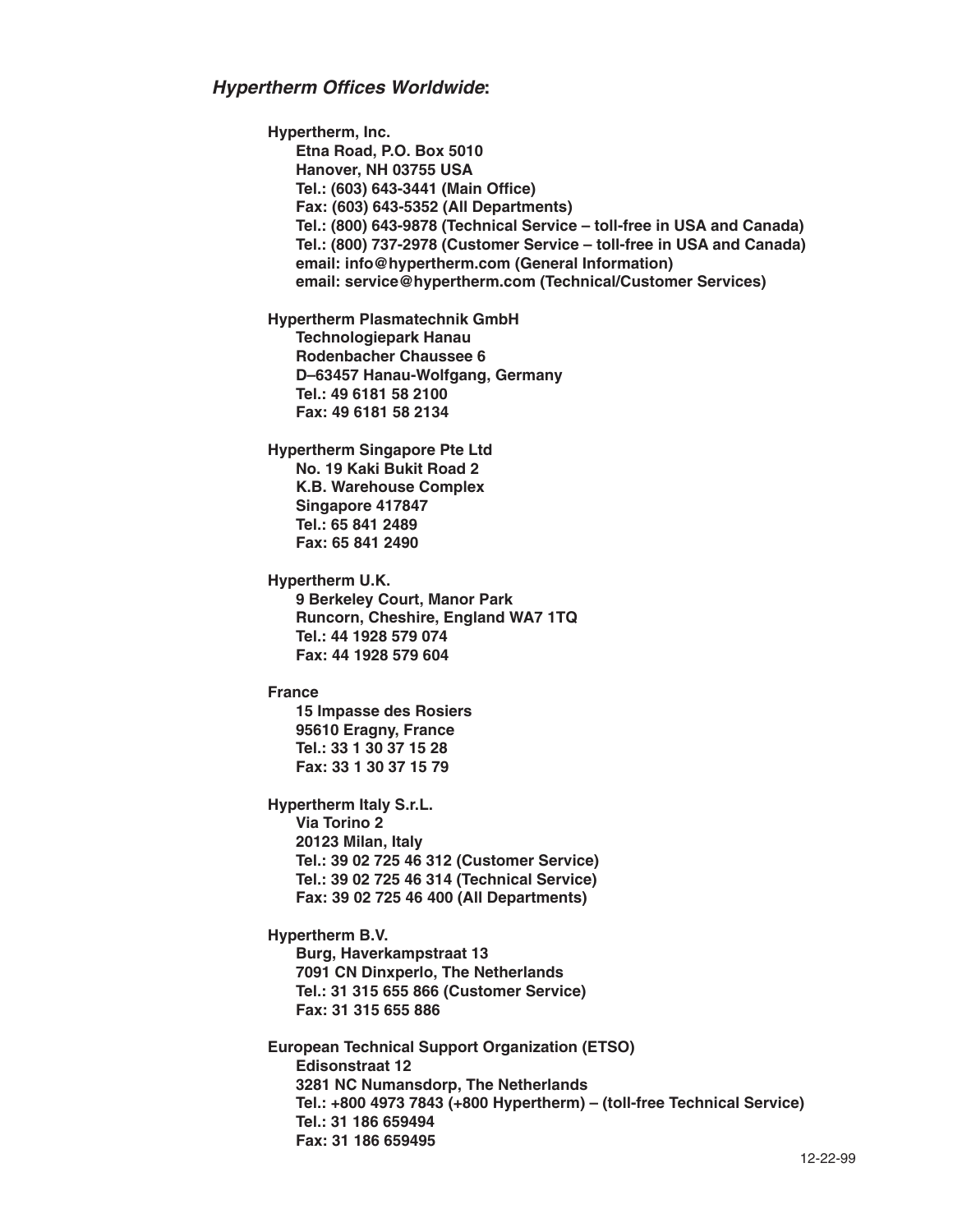

#### **WARNING**

#### **INSTALLATION MUST BE PERFORMED ONLY BY HYPERTHERM DISTRIBUTORS OR QUALIFIED TECHNICIANS!!**

### **INTRODUCTION**

The 128410 kit is the coolant tank replacement for the HT2000, HT2000LHF and MAX200 power supplies. The 128411 kit is the coolant tank replacement for the HD3070 power supply. Replacement coolant is not provided with this kit.

### **KIT 128410 CONTENTS**

| <b>Part Number</b>                                                    | <b>Description</b>                          | Quantity         |  |
|-----------------------------------------------------------------------|---------------------------------------------|------------------|--|
| 001731                                                                | Cover, MAX200/HT2000                        | 1                |  |
| 015133                                                                | Sleeve: 3/8 plastic tube                    | $\overline{2}$   |  |
| 015134                                                                | Insert: 3/8 plastic tube                    | $\overline{2}$   |  |
| 046047                                                                | Tubing: 3/8 O.D. black                      | .6 ft            |  |
| 015125                                                                | Sleeve: 1/2 plastic tube                    | 2                |  |
| 015126                                                                | Insert: 1/2 plastic tube                    | $\overline{2}$   |  |
| 046043                                                                | Tubing: 1/2 O.D. black                      | .6 <sub>ft</sub> |  |
| 075205                                                                | Flat washer                                 | 4                |  |
| 004504                                                                | Spacer                                      | 4                |  |
| 075563                                                                | M/S: 1/4-20 x 1-5/8                         | 4                |  |
| 008876                                                                | Bushing: 2.94" I.D. x 3.5" hole             | 1                |  |
| 803620                                                                | <b>Field Service Bulletin</b>               | 1                |  |
| 002304                                                                | Coolant tank                                | 1                |  |
| The coolant tank comes with the following components already mounted: |                                             |                  |  |
| 022036                                                                | Liquid level cap                            |                  |  |
| 015135                                                                | Insert: 1/8 Plastic tube                    | 1                |  |
| 015141                                                                | Adapter: $1/8$ NPT x $1/8$ comp. $90^\circ$ | 1                |  |
| 046048                                                                | 1/8 O.D. Plastic tubing                     | 2                |  |
| 015132                                                                | Adapter: 1/4 NPT x 3/8 comp. 90°            | 1                |  |
| 015292                                                                | Adapter: 1/2 x 1/2 90°                      | 1                |  |
| 029323                                                                | Temp switch assy                            | 1                |  |
| 006099                                                                | Bib drain valve                             | 1                |  |
| 129618                                                                | Level switch assy                           |                  |  |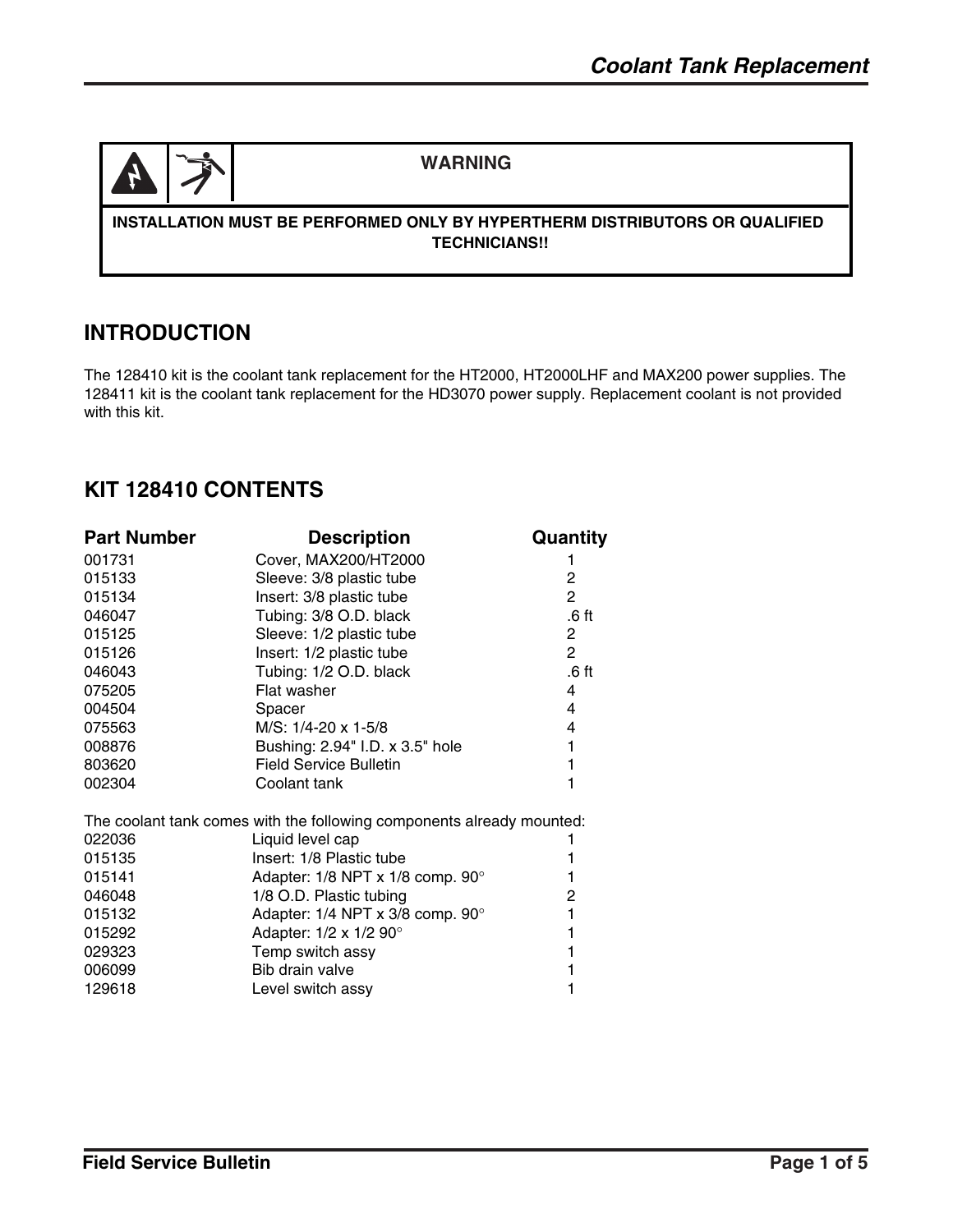# **KIT 128411 CONTENTS**

| <b>Part Number</b>                                                    | <b>Description</b>                           | Quantity              |  |
|-----------------------------------------------------------------------|----------------------------------------------|-----------------------|--|
| 001731                                                                | Cover, MAX200/HT2000                         |                       |  |
| 015133                                                                | Sleeve: 3/8 plastic tube                     | $\overline{2}$        |  |
| 015134                                                                | Insert: 3/8 plastic tube                     | $\overline{2}$        |  |
| 046047                                                                | Tubing: 3/8 O.D. black                       | .6 ft                 |  |
| 015125                                                                | Sleeve: 1/2 plastic tube                     | 2                     |  |
| 015126                                                                | Insert: 1/2 plastic tube                     | $\mathbf{2}^{\prime}$ |  |
| 046043                                                                | Tubing: 1/2 O.D. black                       | .6 ft                 |  |
| 075205                                                                | Flat washer                                  | 4                     |  |
| 004504                                                                | Spacer                                       | 4                     |  |
| 075563                                                                | M/S: 1/4-20 x 1-5/8                          | 4                     |  |
| 008876                                                                | Bushing: 2.94" I.D. x 3.5" hole              | 1                     |  |
| 803620                                                                | <b>Field Service Bulletin</b>                |                       |  |
| 002304                                                                | Coolant tank                                 |                       |  |
| The coolant tank comes with the following components already mounted: |                                              |                       |  |
| 022036                                                                | Liquid level cap                             |                       |  |
| 015132                                                                | Adapter: $1/4$ NPT x 3/8 comp. 90 $^{\circ}$ |                       |  |
| 015292                                                                | Adapter: 1/2 x 1/2 90°                       |                       |  |
| 029323                                                                | Temp switch assy                             |                       |  |
| 006099                                                                | Bib drain valve                              |                       |  |
| 129618                                                                | Level switch assy                            |                       |  |
| 015560                                                                | Plug: 1/8 NPT Hex                            |                       |  |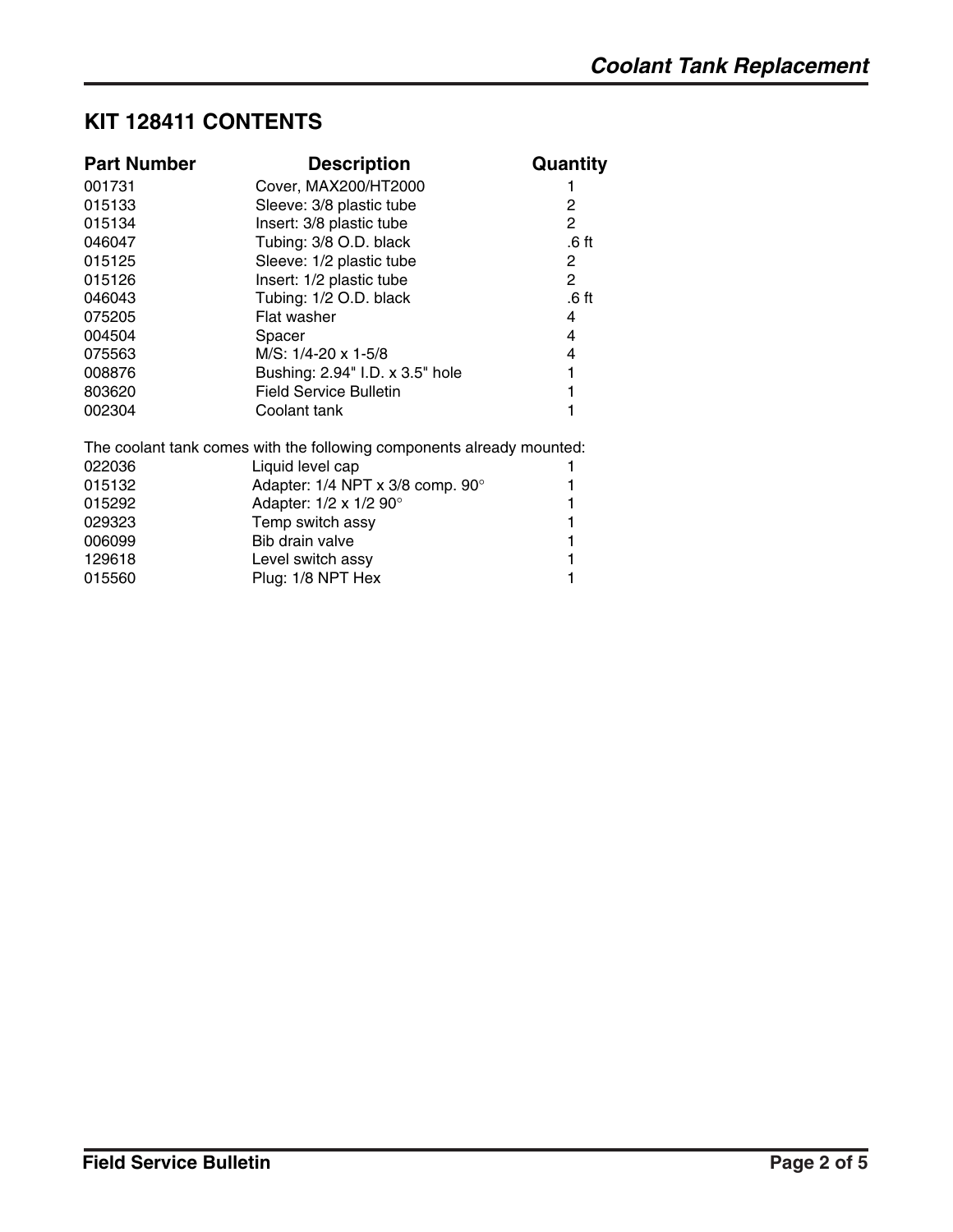# **REMOVE THE ORIGINAL TANK**

- 1. Drain the coolant system
	- Open the petcock at the bottom of the tank and allow the coolant to drain. Some older systems were not equipped with petcocks and must be drained by removing the hose from the supply side of the pump.
- 2. Remove all external connections from the tank
	- Remove 2 hoses and 2 twisted pair, 2-pin wire connectors. 2 hoses are provided in the upgrade kit (046047 and 046043). Remove the existing hoses by loosening the compression fittings. Do not discard the compression fittings.
- 3. Remove the coolant tank
	- Remove the coolant tank top mounting bolts.
	- Remove the coolant tank bottom mounting bolts as shown below, and remove the tank.
	- Discard the bolts.

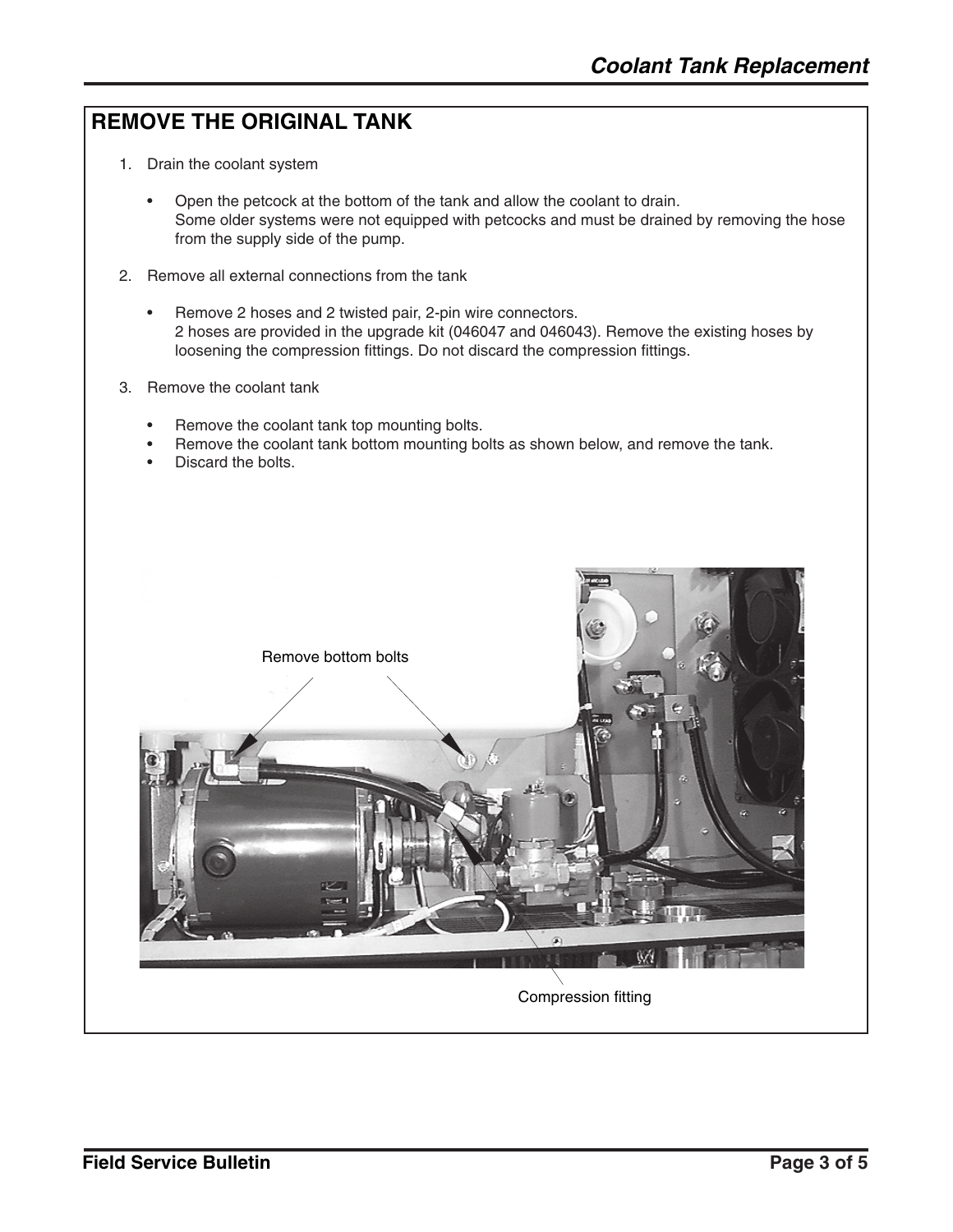# **INSTALLING THE NEW TANK** 1. Install the tank • Loosely insert the 075563 screws, 075205 washers and 004504 spacers in the bottom 2 holes that will secure the tank to the power supply rear panel. See figure below for correct orientation. Lower the tank on the screws and in-between the spacers and washers as shown below. 075563 screw 075205 washer 004504 spacer Place bottom of tank in-between the washer and spacer • Fasten the tank to the power supply wall by inserting the remaining screws, washers and spacers as shown below. • Tighten all 4 screws securely.